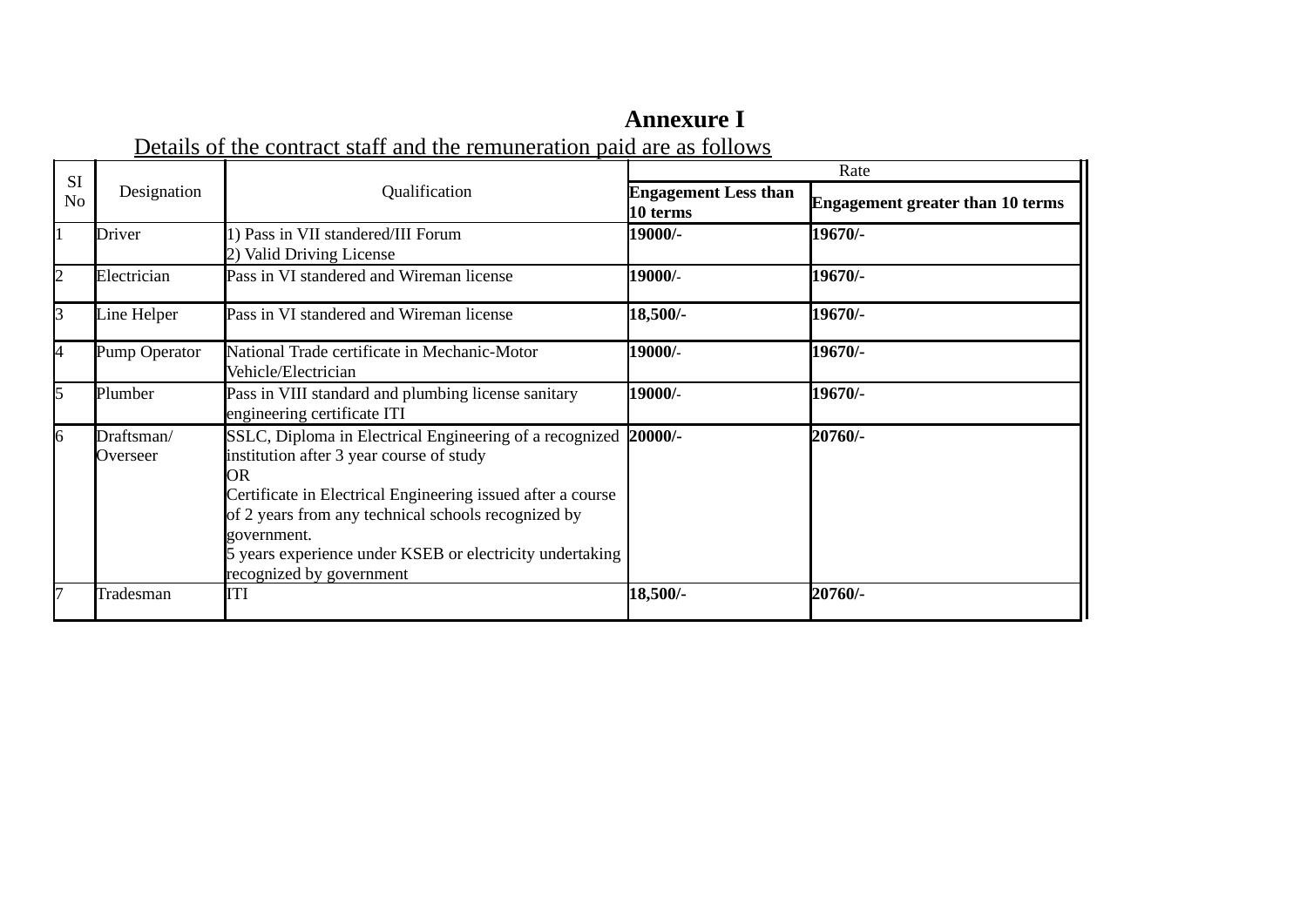| SI<br>No | Designation                                                                      | Qualification                                                                                                                                                                                                                  | Rate                        |            |         |                                                              |
|----------|----------------------------------------------------------------------------------|--------------------------------------------------------------------------------------------------------------------------------------------------------------------------------------------------------------------------------|-----------------------------|------------|---------|--------------------------------------------------------------|
|          |                                                                                  |                                                                                                                                                                                                                                | Engagement<br>up to 2 terms | to 5 terms | lterms  | Engagement 2 Engagement 5 to 10 Engagement above 10<br>terms |
| 8        | Computer<br>Programmer in<br>Computer Centre/<br>Examination/<br>Finance IT Cell | B.Tech / M.Sc in Computer<br>Science / MCA                                                                                                                                                                                     | $25500/-$                   | 28,500/    | 31500/- | 35300/-<br>designated as Senior<br>Programmers               |
| 9        | Programmer in<br><b>Computer Science</b><br>Department                           | B.Tech / M.Sc in Computer<br>Science / MCA                                                                                                                                                                                     | 25500/-                     | 28,500/    | 31500/- | 35300/-<br>(designated as Senior<br>Programmers)             |
| 10       | Senior Programmer                                                                | B. Tech in Computer Science and<br>Engineering/IT with not less than<br>60% mark<br>or<br>MCA/MSc(Computer<br>Science/Software Engineering<br>after completing BS c Computer<br>Science or BCA with not less<br>than 60% marks |                             |            | 35300/- |                                                              |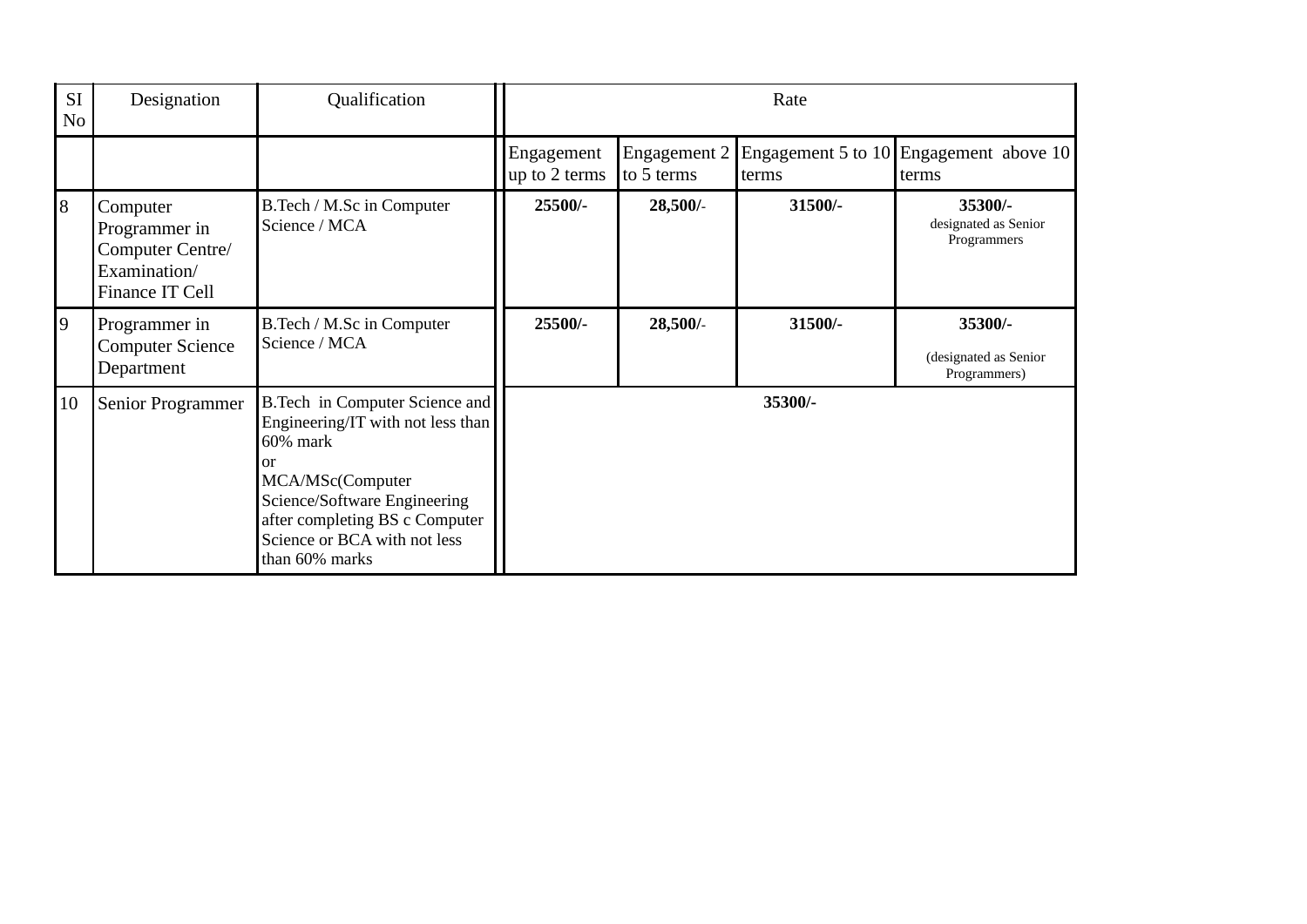| SI No      | Designation                                        | Qualification                                                                                                                                                                                                                                                                              | <b>Engagement Less than 10</b> | Engagement greater than 10 terms |
|------------|----------------------------------------------------|--------------------------------------------------------------------------------------------------------------------------------------------------------------------------------------------------------------------------------------------------------------------------------------------|--------------------------------|----------------------------------|
| $\vert$ 11 | Library Assistant (As per<br>Librarian Category V) | Degree + BliSc/ MLiSc                                                                                                                                                                                                                                                                      | terms<br>20500/-               | 21500/-                          |
| 12         | <b>Administrative Assistant</b>                    | SSLC(Retired hands)                                                                                                                                                                                                                                                                        |                                | 16000/-                          |
| 13         | Administrative Officer                             | Retired class I Officers / Section<br><b>Officers</b>                                                                                                                                                                                                                                      |                                | 18000/-                          |
| 14         | <b>Public Relations Officer</b>                    | Masters degree in Communication &<br>Journalism                                                                                                                                                                                                                                            |                                | 28000/-                          |
| 15         | Casual Labourer/ Sweeper                           |                                                                                                                                                                                                                                                                                            |                                | 16000/-                          |
|            | Casual Labourer (retired<br>hands)                 |                                                                                                                                                                                                                                                                                            |                                | 12500/-                          |
|            | <b>Engineering Unit</b>                            |                                                                                                                                                                                                                                                                                            |                                |                                  |
| 16         | Divisional Accountant                              | Rtd Divisional Accountant from Govt.<br>(Kerala Gen Services) not more than 60<br>yrs                                                                                                                                                                                                      |                                | 27000/-                          |
| 17         | <b>Assistant Engineer</b>                          | <b>B.Tech</b>                                                                                                                                                                                                                                                                              |                                | 27000/-                          |
| 18         | <b>Assistant Engineer</b>                          | B. Tech with minimum 3 years<br>experience in Govt/PSUs/Autonomous<br>institutions                                                                                                                                                                                                         |                                | 33000/-                          |
| 19         | <b>Assistant Executive</b>                         | Executive<br><b>Assistant</b><br>Engineer(Civil/Electrical) Engineer(Electrical)--Degree<br>electrical engineering not less than 60 %<br>or equal CGPA, not more than 36 years<br>Assistant Executive Engineer(Civil)--<br>Degree in Civil engineering not less than<br>60 % or equal CGPA | 36000/-                        |                                  |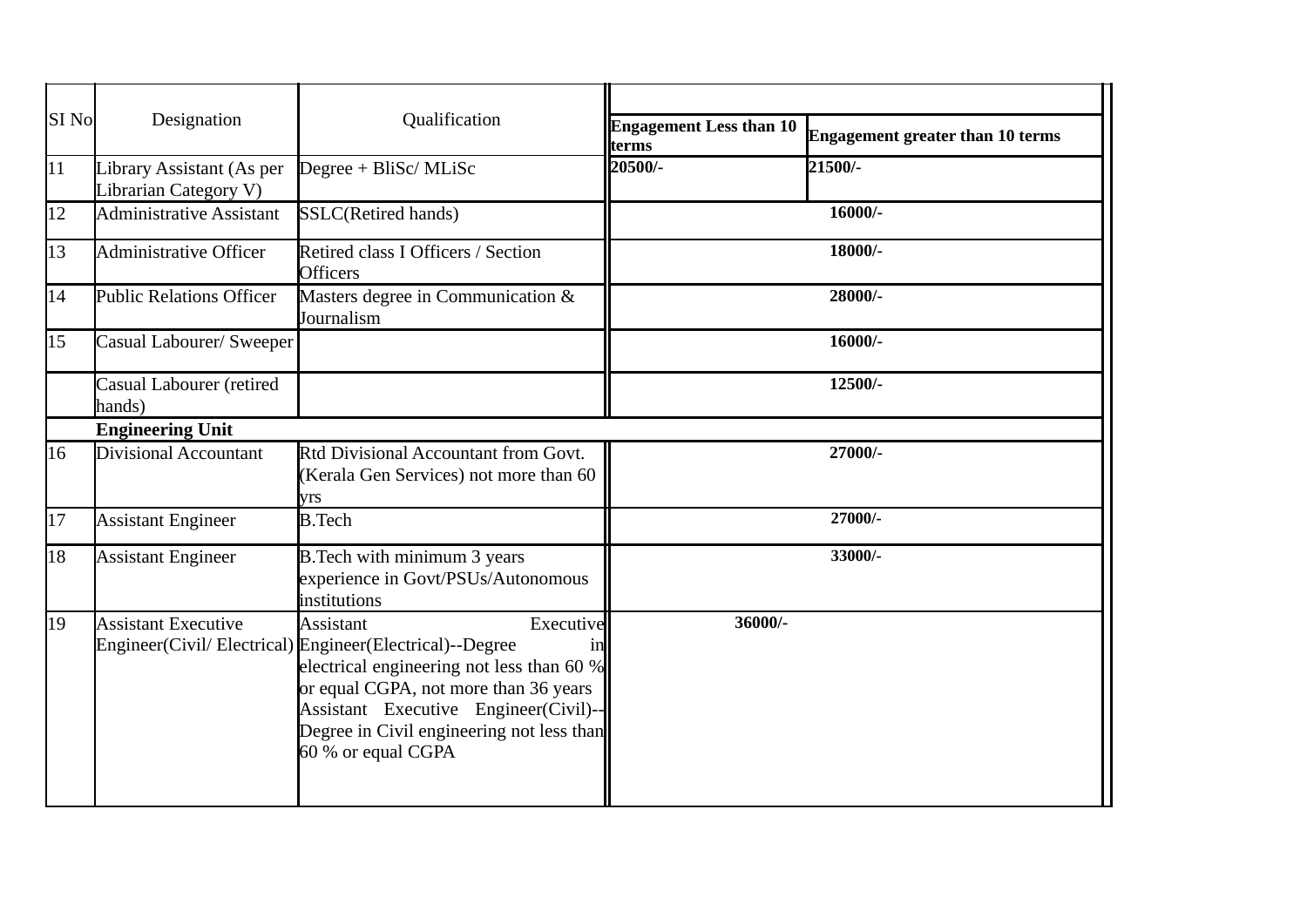|    | <b>Assistant Executive</b>                          | Assistant Executive Engineer--Degree in<br>Engineer(Civil/Electrical) engineering not less than 60 % or equal<br>$CGPA$ , with 5 years experience in<br>Govt. /PSUs/Autonomous institutions | 36000/-   |            |
|----|-----------------------------------------------------|---------------------------------------------------------------------------------------------------------------------------------------------------------------------------------------------|-----------|------------|
| 20 | Work Superintendent                                 | Pass in SSLC exam and pass in Civil<br>engineering KGTE/MGTE equivalent or<br>certificate<br>National<br>Trade<br>inl<br>Draftsman(Civil)                                                   | 20000/-   | $21000/-$  |
| 21 | <b>Audit Clerk</b>                                  | Retired Employees of Govt.<br>Autonomous bodies who have passed<br>account test (Higher) PWD test and<br>having adequate experience in<br>processing bills.                                 | $21000/-$ |            |
|    | <b>University Hostel</b>                            |                                                                                                                                                                                             |           |            |
| 22 | Warden                                              | PG                                                                                                                                                                                          | 21000/-   | 23000/-    |
| 23 | <b>Matron</b>                                       | SSLC, Age not less than 45 years                                                                                                                                                            | 18000/-   | 19000/-    |
| 24 | <b>Resident Nurse</b>                               | Pre Degree/Plus Two, General Nursing<br>and Midwifery & 3 years experience in<br>reputed hospital                                                                                           | 20000/-   | $21000/-$  |
| 25 | <b>Nurse</b>                                        |                                                                                                                                                                                             | 19000/-   | $20000/-$  |
| 26 | Sweeper                                             | VII standard                                                                                                                                                                                |           | 16000/-    |
|    | <b>University Health Centre</b>                     |                                                                                                                                                                                             |           |            |
| 27 | Director(Full Time)<br>MBBS with 5 years experience |                                                                                                                                                                                             |           | $51,000/-$ |
| 28 | <b>Resident Medical Officer</b>                     | MBBS Permanently registered in<br>Travancore, Kochin, Medical Council                                                                                                                       | 72000/-   |            |
| 29 | <b>Resident Nurse</b>                               | Diploma in General Nursing & Midwifery                                                                                                                                                      | 21000/-   |            |
| 30 | <b>Nurse</b>                                        | <b>Bsc Nursing</b>                                                                                                                                                                          |           | 19000/-    |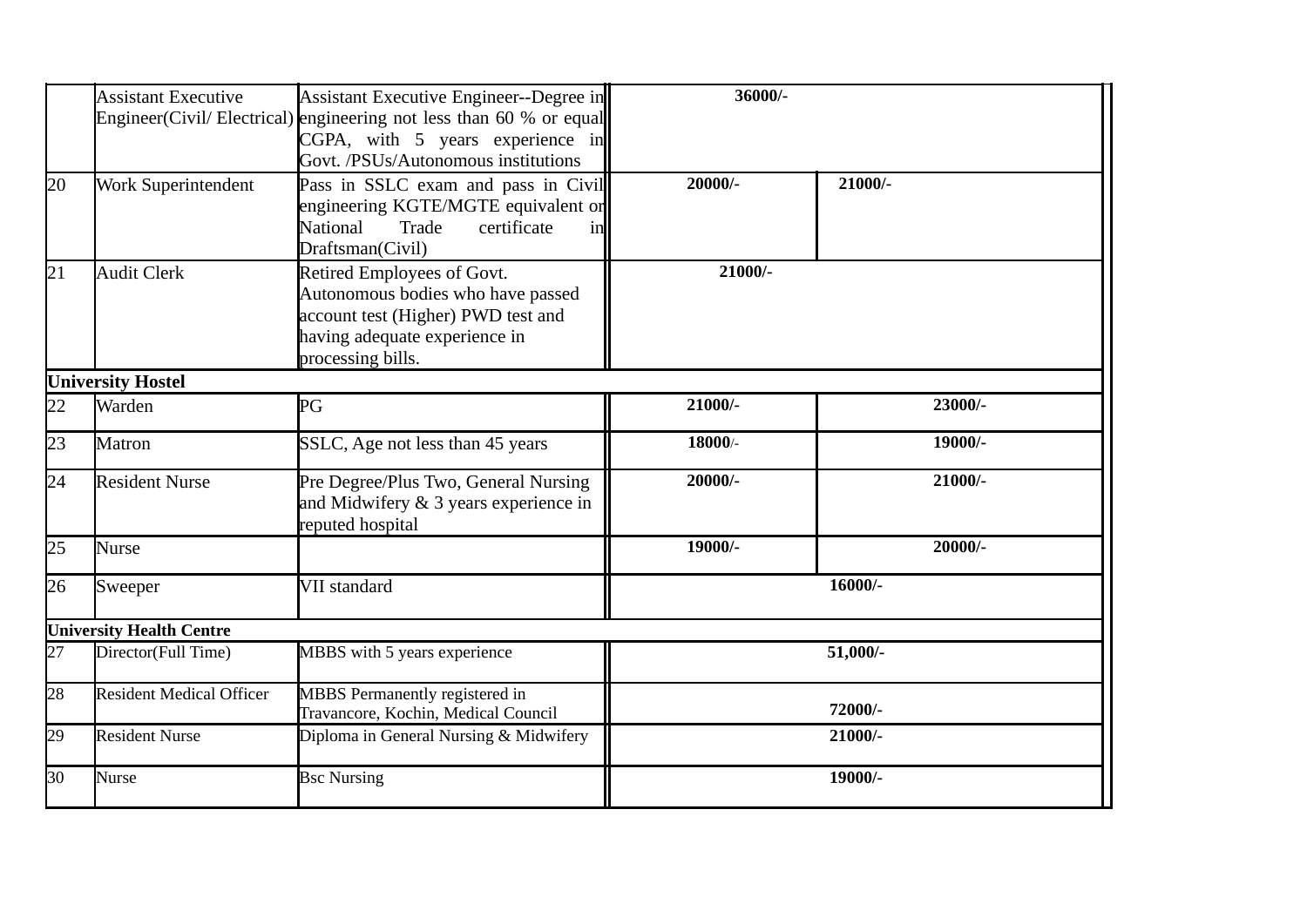| 31              | Nurse(Full Time)                                                   | SSLC, Diploma in General Nursing                                                                                           | 16000/- |
|-----------------|--------------------------------------------------------------------|----------------------------------------------------------------------------------------------------------------------------|---------|
| 32              | Lab Technician(Full Time)                                          | Pre Degree/+2, Diploma in Medical<br>Laboratory Technician Course                                                          | 16000/- |
| 33              | Lab Assistant(Full Time)                                           | <b>SSLC</b>                                                                                                                | 16000/- |
| 34              | <b>Medical Attender</b>                                            | SSLC and experience as a nursing aid for a<br>minimum period of 3 years in a hospital<br>having 30 beds inpatient capacity | 16000/- |
| 35              | <b>Attender</b>                                                    | <b>SSLC</b>                                                                                                                | 16000/- |
|                 |                                                                    | <b>Teaching Departments and Centres offering PG and Above (Other than IDE)</b>                                             |         |
| 36              | Lecturers with PhD/NET                                             | PG+NET/PhD                                                                                                                 | 36000/- |
| 37              | Lecturers                                                          | PG/MPhil                                                                                                                   | 26000/- |
|                 | Department of Computer<br>Science/Department of<br>Optoelectronics | M.Tech                                                                                                                     | 34000/- |
| 38              | <b>Technical Assistant</b>                                         | PG                                                                                                                         | 23000/- |
| 39              | <b>Research Assistant</b>                                          | PG                                                                                                                         | 23000/- |
| 40              | Technician                                                         | Lab Technicians in Departments / Centres                                                                                   | 22000/- |
| 41              | <b>Graduate Field Assistant</b>                                    | <b>B.Sc</b>                                                                                                                | 20000/- |
| 42              | <b>Assistant Farm</b><br>Superintendent                            | M.Sc                                                                                                                       | 22000/- |
| $\overline{43}$ | <b>Technical Officer</b>                                           | M.Sc / M.Phil/MCA                                                                                                          | 24000/- |
| 44              | DTP/LAN Administrator                                              | <b>PGDCA</b>                                                                                                               | 21000/- |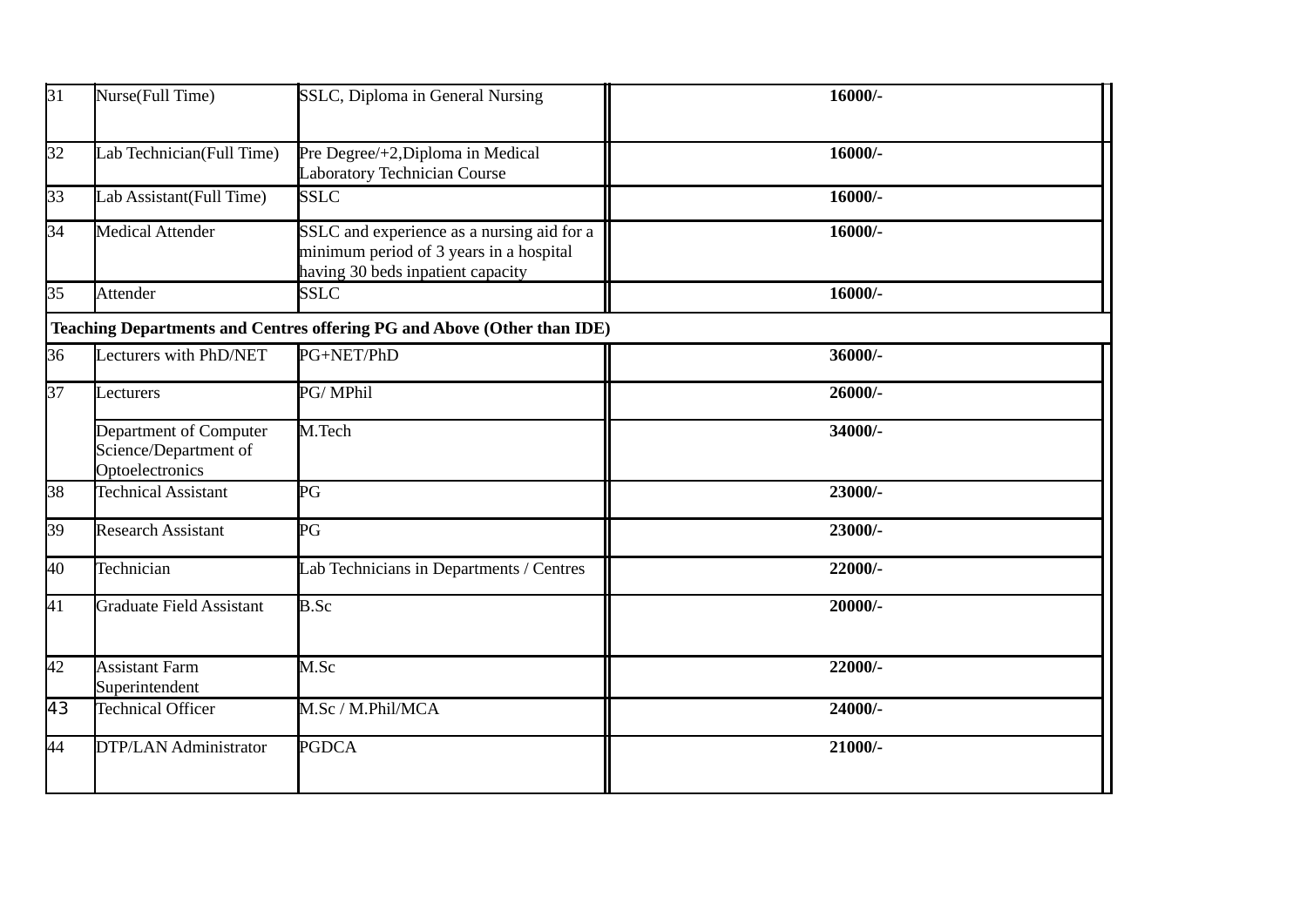|                 | <b>Malayalam Lexicon</b>                            |                                                                         |                      |         |  |
|-----------------|-----------------------------------------------------|-------------------------------------------------------------------------|----------------------|---------|--|
| $\overline{45}$ | Data Entry Operator                                 | Pre Degree, DCA, Type Writing                                           | 20760/-              |         |  |
| 46              | Library Girl                                        | Pre Degree CLIS                                                         | 17000/-              |         |  |
| 47              | <b>Editorial Assistant</b>                          | M.A Malayalam/Sanskrit                                                  | $21000/-$            | 24000/- |  |
| 48              | Editor                                              | MA Malayalam, 10 years teaching<br>experience, Ph.D and Published works | 46000/-              |         |  |
| 49              | <b>Technical Assistant</b>                          | M.A Malayalam/Sanskrit                                                  | 23000/-              |         |  |
|                 | <b>Department of Student Services</b>               |                                                                         |                      |         |  |
| 50              | Casual Peon/Casual<br>Labourer                      |                                                                         |                      | 16000/- |  |
|                 | <b>Guest House/International Youth Hostel</b>       |                                                                         |                      |         |  |
| 51              | <b>Care Taker</b>                                   | Degree                                                                  | 22000/-              |         |  |
|                 | <b>School of Distance Education</b>                 |                                                                         |                      |         |  |
| 52              | Lecturer                                            | As prescribed by the UGC                                                |                      | 31000/- |  |
|                 | Lecturer                                            | Without NET/PhD                                                         |                      | 26000/- |  |
| 53              | Programmer                                          | M.Sc Computer Science/MCA/B Tech<br>in Computer Science                 | Same as Serial No. 8 |         |  |
|                 | <b>Department of Communication &amp; Journalism</b> |                                                                         |                      |         |  |
| 54              | <b>Editorial Assistant</b>                          | <b>MCJ</b>                                                              | 23000/-              |         |  |
|                 | <b>Department of Botany</b>                         |                                                                         |                      |         |  |
| 55              | Artist Photographer                                 | MGTE/KGTE                                                               | 19000/-              |         |  |
| 56              | Curator                                             | <b>M.Sc Botany</b>                                                      |                      | 22000/- |  |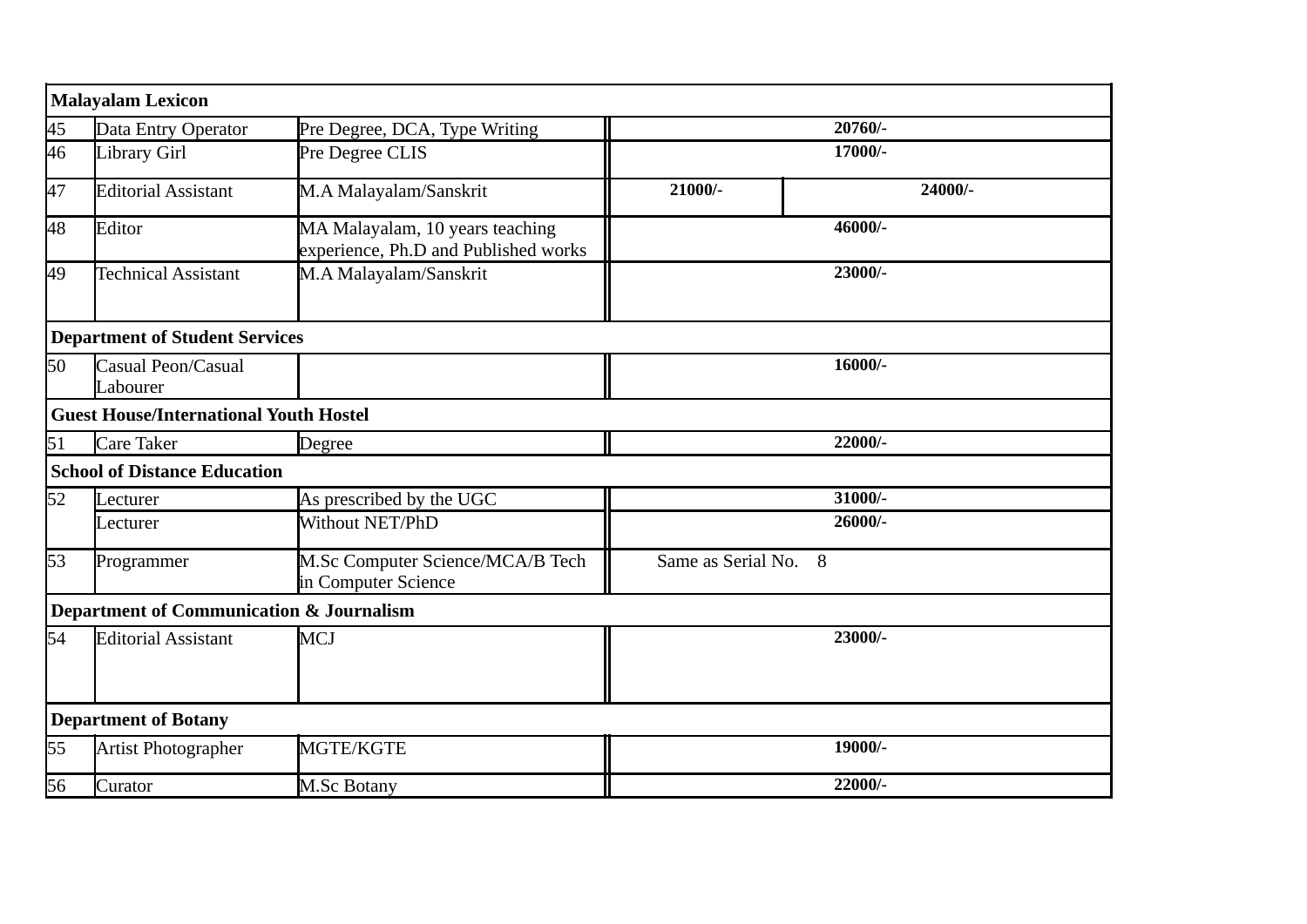| 57 | Herbarium cum Field<br><b>Assistant</b>           | <b>B.Sc Botany</b>                                                                                                                                                                                   | 20000/-   |           |  |
|----|---------------------------------------------------|------------------------------------------------------------------------------------------------------------------------------------------------------------------------------------------------------|-----------|-----------|--|
| 58 | <b>Graduate Field Assistant</b>                   | <b>B.Sc Botany</b>                                                                                                                                                                                   | $20000/-$ |           |  |
| 59 | <b>Assistant Farm</b><br>Superintendent           | First class M.Sc degree in Botany                                                                                                                                                                    |           | 22000/-   |  |
|    | Oriental Research Institute & Manuscripts Library |                                                                                                                                                                                                      |           |           |  |
| 60 | <b>Oiling Assistant</b>                           |                                                                                                                                                                                                      |           | 16000/-   |  |
| 61 | <b>Manuscripts Assistant</b>                      | <b>BA Sanskrit or BA Malayalam</b>                                                                                                                                                                   |           | $20000/-$ |  |
|    | <b>University</b>                                 |                                                                                                                                                                                                      |           |           |  |
| 62 | <b>Estate Officer</b>                             | <b>Retired Hands (Deputy Collector)</b>                                                                                                                                                              |           | 28000/-   |  |
| 63 | <b>Assistant Estate Officer</b>                   | Retired revenue official who held a post<br>not below the rank of Tahsildar                                                                                                                          | 19000/-   |           |  |
|    |                                                   | University Service and Instrumentation Centre(Renamed as Central Laboratory for Instrumentation and Facilitation(CLIF))                                                                              |           |           |  |
| 64 | <b>Computer Technician</b>                        | 3 year Diploma in Computer Hardware /<br>Engineering                                                                                                                                                 | 23000/-   |           |  |
| 65 | <b>Electronics Technician</b>                     | Diploma in Electronics Engineering<br>with one year experience or ITI in<br>Electronics with 5 years experience                                                                                      |           | 23000/-   |  |
| 66 | <b>Technical Officer</b>                          | <b>Retired hands</b>                                                                                                                                                                                 | 24000/-   |           |  |
|    | <b>Technical Officer</b>                          | BE / B. Tech or Diploma with 5 years<br>experience                                                                                                                                                   |           | 28000/-   |  |
| 67 | Air Conditioning/cum<br>Refrigeration Mechanic    | ITI with 6 years experience                                                                                                                                                                          | 21,000/-  |           |  |
| 68 | <b>Assistant</b>                                  | Btech in instrumentation/Mechanical<br>Engineer(Instrumentation) Engineering with first class or<br>Equivalent with 3 years experience as<br>instrumentation/Mechanical Engineer in<br>a reputed Lab | 25000/-   | 27000/-   |  |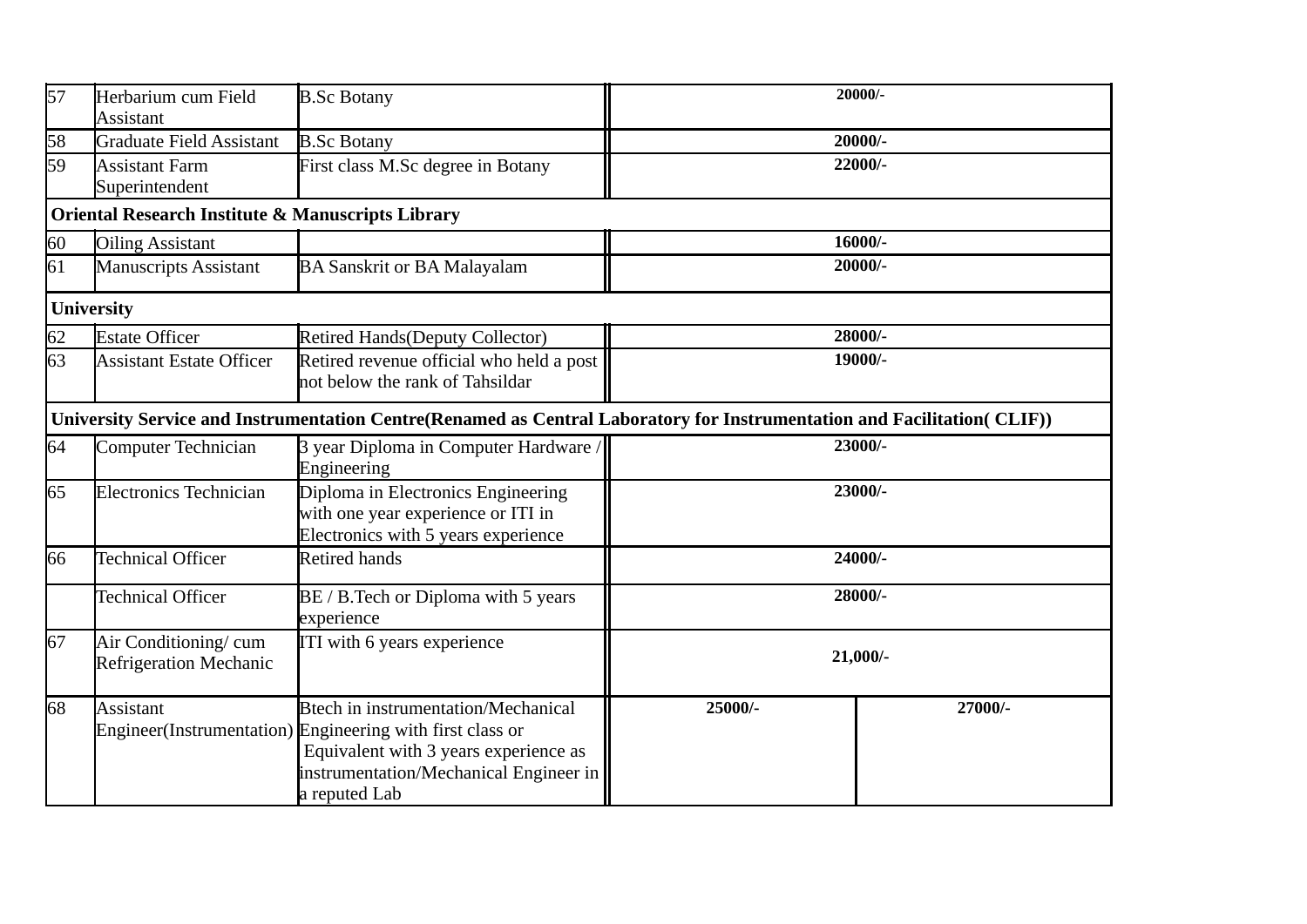| 69 | Technical                    | i)MSc in                                   | 27000/- |
|----|------------------------------|--------------------------------------------|---------|
|    | Officer(Purchase)            | Electronic/Physics/Chemistry/Instrumen     |         |
|    |                              | tation/Biological Sciences with first      |         |
|    |                              | class or equivalent                        |         |
|    |                              | ii)3 year experience in Office             |         |
|    |                              | Administration, Knowledge in Materials     |         |
|    |                              | Management and Experience in Stores,       |         |
|    |                              | Purchase.                                  |         |
| 70 | Technical Officer            | i)MSc in                                   | 27000/- |
|    |                              | Electronic/Physics/Chemistry/Instrumen     |         |
|    |                              | tation/Biological Sciences with first      |         |
|    |                              | class or equivalent                        |         |
|    |                              | ii) 2 years of experience in Installation/ |         |
|    |                              | Operation/Maintenance/Research             |         |
|    |                              | &Development of Sophisticated              |         |
|    |                              | Characterization Instruments in reputed    |         |
|    |                              | labs.                                      |         |
| 71 | Technical                    | MSc Chemistry                              | 26000/- |
|    | Officer(FTNMR)               | ii) Six Months experience in handling      |         |
|    |                              | Sophisticated Instruments                  |         |
|    |                              | iii)Prior experience in FTNMR              |         |
|    |                              | Spectrometer Operations(Desirable)         |         |
|    | <b>Computer Centre</b>       |                                            |         |
| 72 | Technician                   | Diploma in Computer Hardware               | 23000/- |
|    |                              | Maintenance/Engineering/Technology         |         |
| 73 | DTP operator                 | <b>DCA</b>                                 | 20655/- |
|    |                              |                                            |         |
|    | <b>Department of Geology</b> |                                            |         |
| 74 | Technical Assistant          | M.Sc                                       | 23000/- |
|    | Chemistry)                   |                                            |         |
|    |                              |                                            |         |
|    |                              |                                            |         |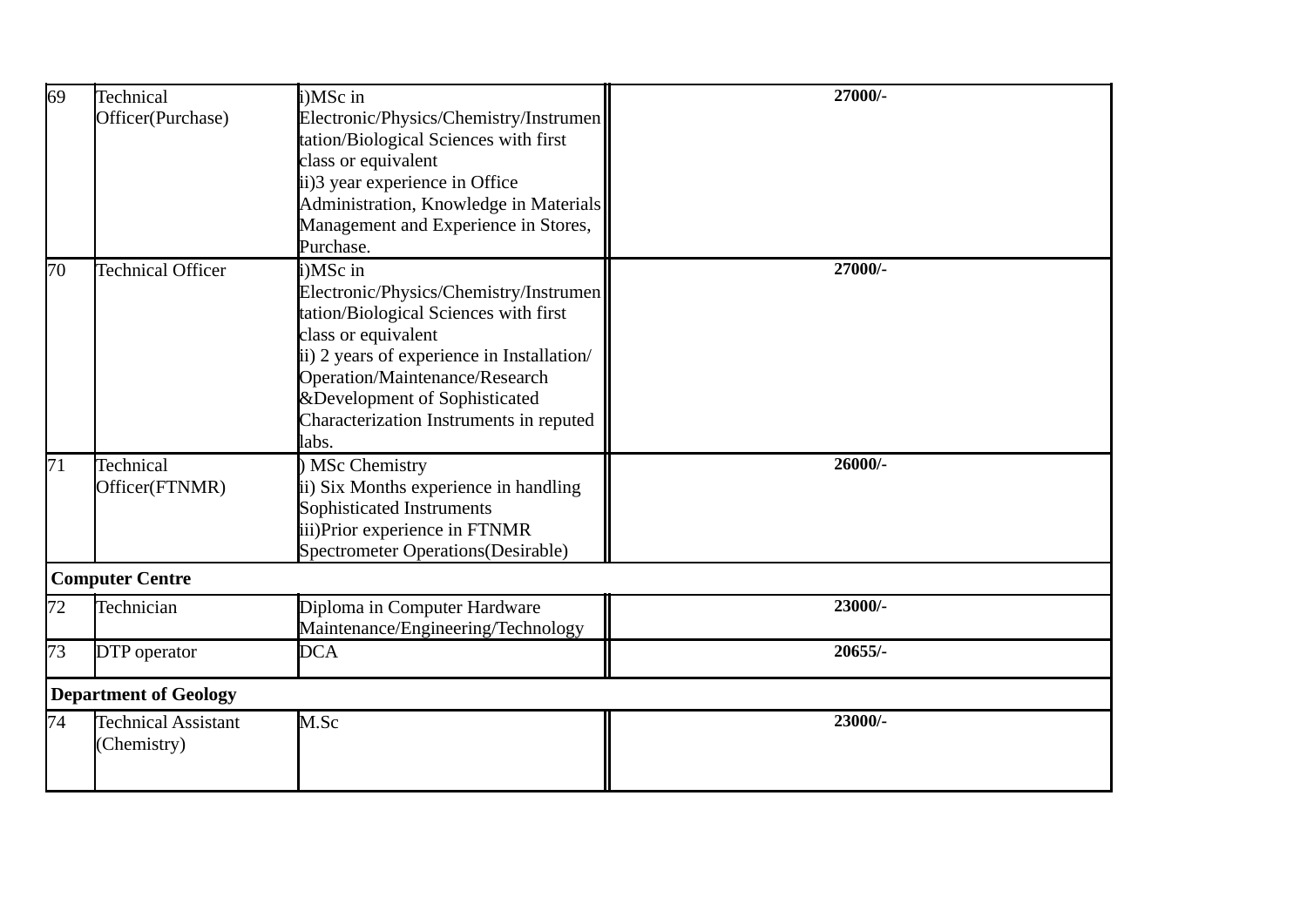|    |                                                | University study Centre, Digitization Centre, Ad.AVII(A) Sn, SDE |         |
|----|------------------------------------------------|------------------------------------------------------------------|---------|
| 75 | Casual Labourer                                |                                                                  | 16000/- |
|    | <b>Department of Publication</b>               |                                                                  |         |
| 76 | <b>Assistant Store Keeper</b>                  | <b>Retired hands</b>                                             | 15000/- |
| 77 | <b>Additional Director</b>                     | <b>Retired hands</b>                                             | 33000/- |
|    | Raja Ravi Varma Centre                         |                                                                  |         |
| 78 | <b>Studio Assistant</b>                        | <b>BFA</b>                                                       | 24000/- |
| 79 | Lecturer                                       | As per UGC                                                       | 36000/- |
| 80 | <b>Director</b>                                | <b>MA Fine Arts</b>                                              | 41000/- |
|    | <b>Opto Electronics</b>                        |                                                                  |         |
| 81 | Technician                                     | Diploma in Electronics                                           | 23000/- |
|    | <b>Observatory</b>                             |                                                                  |         |
| 82 | Technician                                     | Retired hands                                                    | 15000/- |
| 83 | Technician                                     | First class Diploma in<br>Electronics/Mechanical Engineering     | 23000/- |
|    | <b>Future Studies</b>                          |                                                                  |         |
| 84 | Sweeper                                        |                                                                  | 16000/- |
|    | <b>Centre for Performing &amp; Visual Arts</b> |                                                                  |         |
| 85 | Director                                       | PG degree with 55% marks, NET/PhD                                | 43000/- |
| 86 | <b>Technical Assistant</b>                     | Plus Two equivalent, ITI certificate/<br><b>MRTU</b>             | 21000/- |